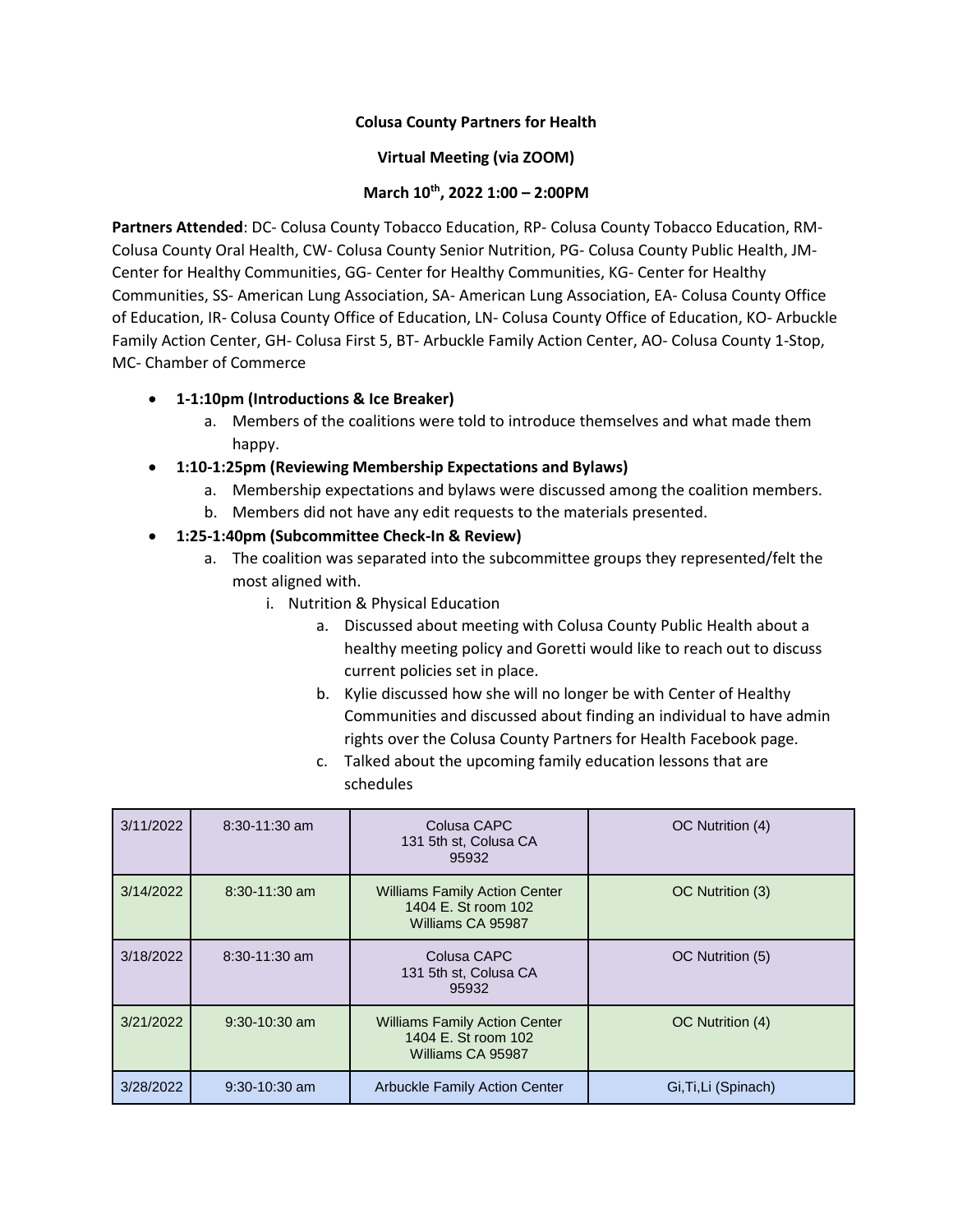| 3/11/2022 | 8:30-11:30 am   | Colusa CAPC<br>131 5th st, Colusa CA<br>95932                                    | OC Nutrition (4)                  |
|-----------|-----------------|----------------------------------------------------------------------------------|-----------------------------------|
| 3/14/2022 | $8:30-11:30$ am | <b>Williams Family Action Center</b><br>1404 E. St room 102<br>Williams CA 95987 | OC Nutrition (3)                  |
|           |                 | 812 King st, Arbuckle CA<br>95912                                                |                                   |
| 4/4/2022  | $9:30-10:30$ am | <b>Arbuckle Family Action Center</b><br>812 King st, Arbuckle CA<br>95912        | Gi, Ti, Li (Sweet potatoes)       |
| 4/19/2022 | $9:30-10:30$ am | Arbuckle Family Action Center<br>812 King st, Arbuckle CA<br>95912               | Gi, Ti, Li (cantaloupe and peach) |
| 4/25/2022 | $9:30-10:30$ am | <b>Williams Family Action Center</b><br>1404 E. St room 102<br>Williams CA 95987 | OC Nutrition (5)                  |
| 5/2/2022  | $9:30-10:30$ am | <b>Arbuckle Family Action Center</b><br>812 King st, Arbuckle CA<br>95912        | Gi, Ti, Li (Strawberries)         |

- ii. Oral Health
	- a. Discussed the Head Start tooth brushing procedures during COVID-19
		- a. During COVID-19, teachers/facilitators were told not to implement tooth brushing within classrooms due to not all of staff being fully vaccinated
		- b. Negotiations for the tooth brush procedures are being discussed at the moment
	- b. Ruby from Colusa County Oral Health discussed how they need more oral health educational materials and Irma discussed how she will search for materials that may be beneficial for the program
	- c. Ruby discussed how she will be presenting at the family activity nights at the Colusa Children's Center on March 22<sup>nd</sup> and will be presenting at the Williams Children's Center on March 29<sup>th</sup>.
		- a. Ruby will be presenting the importance of children using fluoride
- iii. Tobacco Education
	- a. Tobacco Education Program discussed how they are currently on setting interviews with city council members from City of Williams to discuss about their views on tobacco policies, planning to host a subcommittee meeting to complete the Midwest Academy Strategy training with members and the events they have planned to attend in the next couple of months